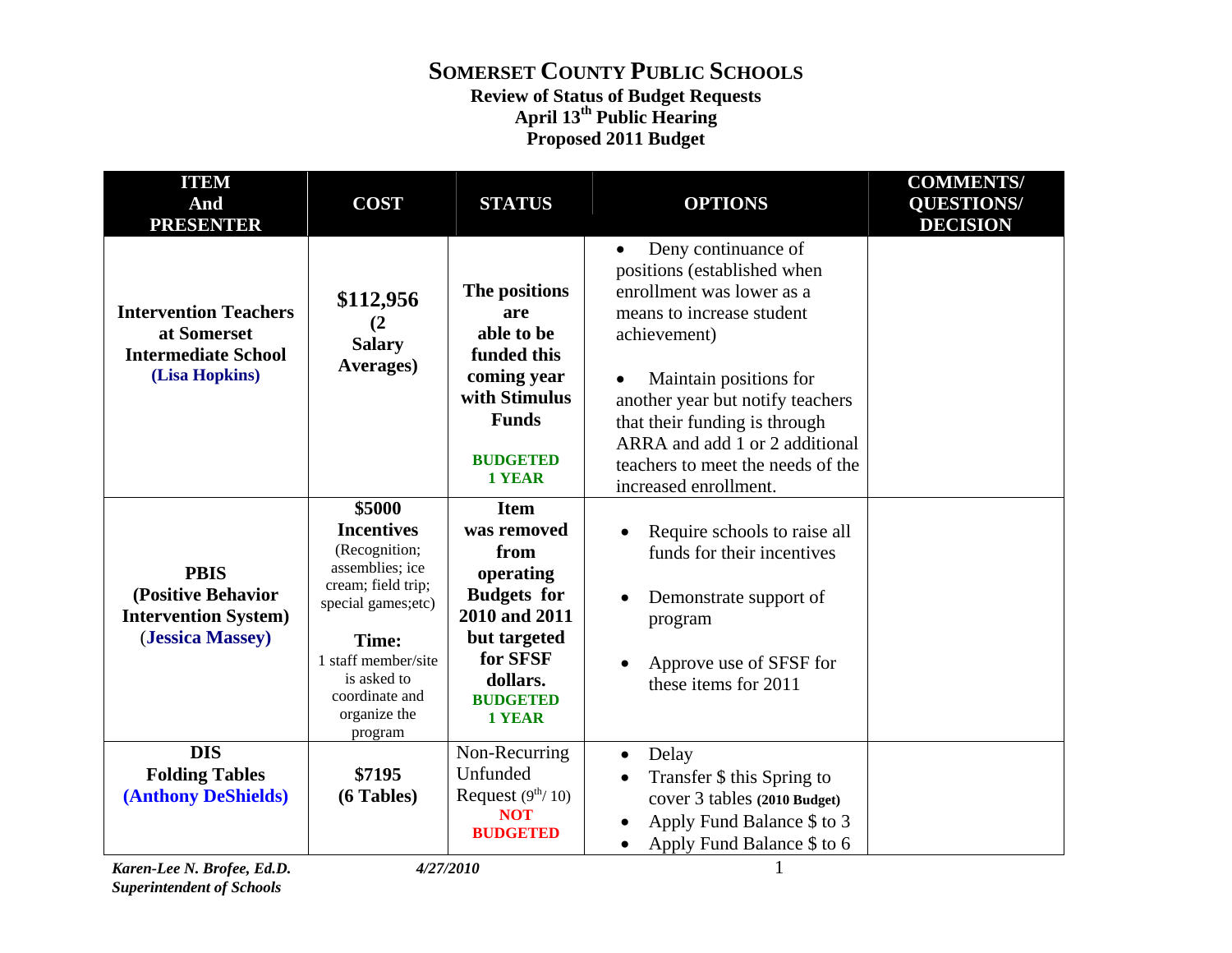### **Review of Status of Budget Requests**

**April 13th Public Hearing Proposed 2011 Budget** 

| <b>ITEM</b><br>And<br><b>PRESENTER</b>                                                                                                                                                                                                                                                                                                                                                                           | <b>COST</b>                                                                                                                                | <b>STATUS</b>                                                                                                                                             | <b>OPTIONS</b>                                                                                                                                                                                                                                                                                                                                                                 | <b>COMMENTS/</b><br><b>QUESTIONS/</b><br><b>DECISION</b> |
|------------------------------------------------------------------------------------------------------------------------------------------------------------------------------------------------------------------------------------------------------------------------------------------------------------------------------------------------------------------------------------------------------------------|--------------------------------------------------------------------------------------------------------------------------------------------|-----------------------------------------------------------------------------------------------------------------------------------------------------------|--------------------------------------------------------------------------------------------------------------------------------------------------------------------------------------------------------------------------------------------------------------------------------------------------------------------------------------------------------------------------------|----------------------------------------------------------|
| <b>Textbooks-Elementary</b><br>* Consumable Spelling<br>and Reading<br>Grs.4 and 5<br>* Math Consumable<br>Grades K,1, and 2<br>Current single school<br>replacement count:<br>1. Reading Gr. 1<br>2. Math Hardback Gr. 3<br>3. Science Gr. 3<br>4. Social Studies Gr. 1,<br>2, and $4$<br>* Handwriting K-3<br>(Intended to be<br>consumable—but used<br>2 years)<br>(Lilly Welch for<br><b>Tracie Holland)</b> | May be<br>Purchased<br>through<br>Reading $1st$<br>\$11,575<br>\$1063<br>\$1452<br>\$972<br>\$1705<br>Purchased<br>through 2010<br>funding | \$20,000<br><b>Primary</b><br>\$60,000<br><b>Elementary</b><br>Textbook<br>funding with a<br>designation as<br>SFSF for 2011<br><b>BUDGETED</b><br>1 YEAR | Options are limited since<br>consumables must be replaced.<br>Use SFSF funds to<br>purchase consumables<br>Replace Math and Science<br>only to amount needed<br>Delay any hardback<br>purchasing until Core<br>Standards are incorporated<br>Note: All Grade 5,4, and 3<br>classrooms have<br>Promethean Boards and<br>can access the most current<br>information and material |                                                          |
| Library-Media Center<br><b>Books</b><br>(Donna Sterling)                                                                                                                                                                                                                                                                                                                                                         | 2010 FUNDING<br>ELEMENTARY:<br>\$26,974<br><b>SECONDARY:</b><br>\$27,442                                                                   | Annually<br>Budgeted at<br>\$18/student<br>ELE: \$28,270<br>SEC: \$25,894<br><b>BUDGETED</b>                                                              | <b>OPTIONS:</b><br>Increase funds (Retarget<br>from another category)<br>Maintain \$18/student<br>Decrease funds                                                                                                                                                                                                                                                               |                                                          |

*Karen-Lee N. Brofee, Ed.D. 4/27/2010 Superintendent of Schools* 

2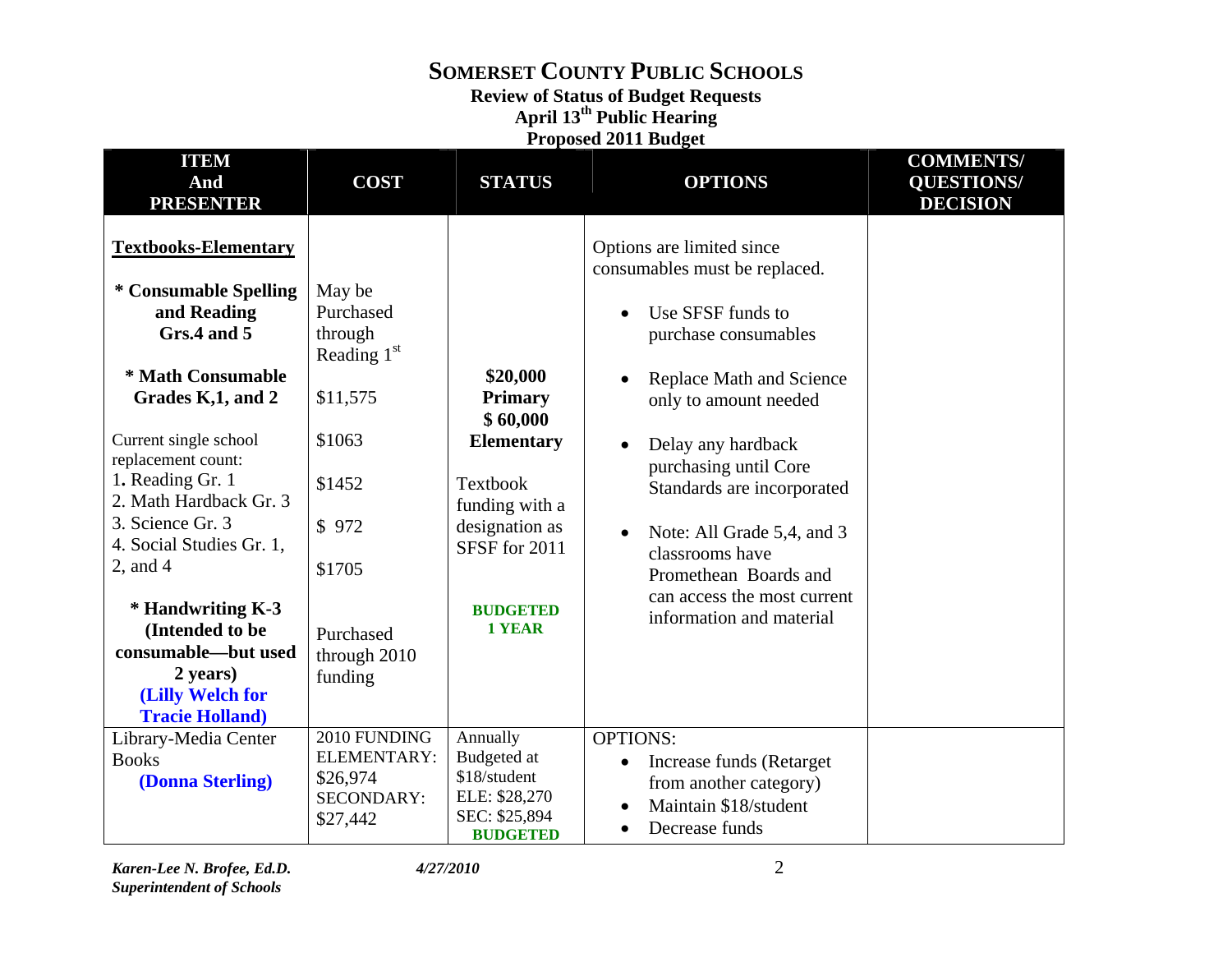## **Review of Status of Budget Requests**

**April 13th Public Hearing Proposed 2011 Budget** 

| <b>ITEM</b>                  |             |                           |                                               | <b>COMMENTS/</b>  |
|------------------------------|-------------|---------------------------|-----------------------------------------------|-------------------|
| And                          | <b>COST</b> | <b>STATUS</b>             | <b>OPTIONS</b>                                | <b>QUESTIONS/</b> |
| <b>PRESENTER</b>             |             |                           |                                               | <b>DECISION</b>   |
| Textbooks-Secondary          |             |                           |                                               |                   |
| New Series: *6th             | \$15,000    |                           |                                               |                   |
| <b>Grade Social</b>          |             |                           |                                               |                   |
| <b>Studies</b>               |             |                           | Purchase All as Requested                     |                   |
| New Series: *8 <sup>th</sup> | \$15,000    |                           |                                               |                   |
| <b>Grade Social</b>          |             |                           | <b>Purchase critically needed</b>             |                   |
| <b>Studies</b>               |             | \$72,000                  | new and replacements                          |                   |
| New Series:                  | \$12,000    | <b>Secondary</b>          |                                               |                   |
| $*11th$ Grade US             |             |                           | Seek to Purchase Used                         |                   |
| <b>History Delay</b>         |             | <b>Textbook</b>           | Replacements                                  |                   |
| <b>Science Texts</b>         | \$1500      | funding with a            |                                               |                   |
| <b>Supplement SIS</b>        |             | designation as            | <b>Delay</b> in areas where Core<br>$\bullet$ |                   |
| <b>Social Studies</b>        |             | SFSF for 2011             | Standards may require new                     |                   |
| <b>Texts</b>                 | \$2250      |                           | texts for 2012                                |                   |
| Replacements                 |             |                           |                                               |                   |
| Language Arts                | \$1750      | <b>BUDGETED</b><br>1 YEAR |                                               |                   |
| Replacements                 |             |                           |                                               |                   |
| Foreign                      |             |                           |                                               |                   |
| <b>Language Texts</b>        | \$10,000    |                           |                                               |                   |
| <b>AP Texts:</b>             |             |                           |                                               |                   |
| English                      | \$3,000     |                           |                                               |                   |
| Anatomy/Physiology           |             |                           |                                               |                   |
|                              |             |                           |                                               |                   |
| <b>Replacement Texts</b>     |             |                           |                                               |                   |
| by Inventory                 |             |                           |                                               |                   |
|                              |             |                           |                                               |                   |
| (Dave Elebash)               |             |                           |                                               |                   |
| <b>IEP CLERKS</b>            | \$40,000    | <b>BUDGETED</b>           | Maintain for 2011<br>$\bullet$                |                   |
| (Betsy Reich)                |             | 1 YEAR                    | Reduce # to 2009<br>$\bullet$                 |                   |

*Karen-Lee N. Brofee, Ed.D. 4/27/2010* 3 *Superintendent of Schools*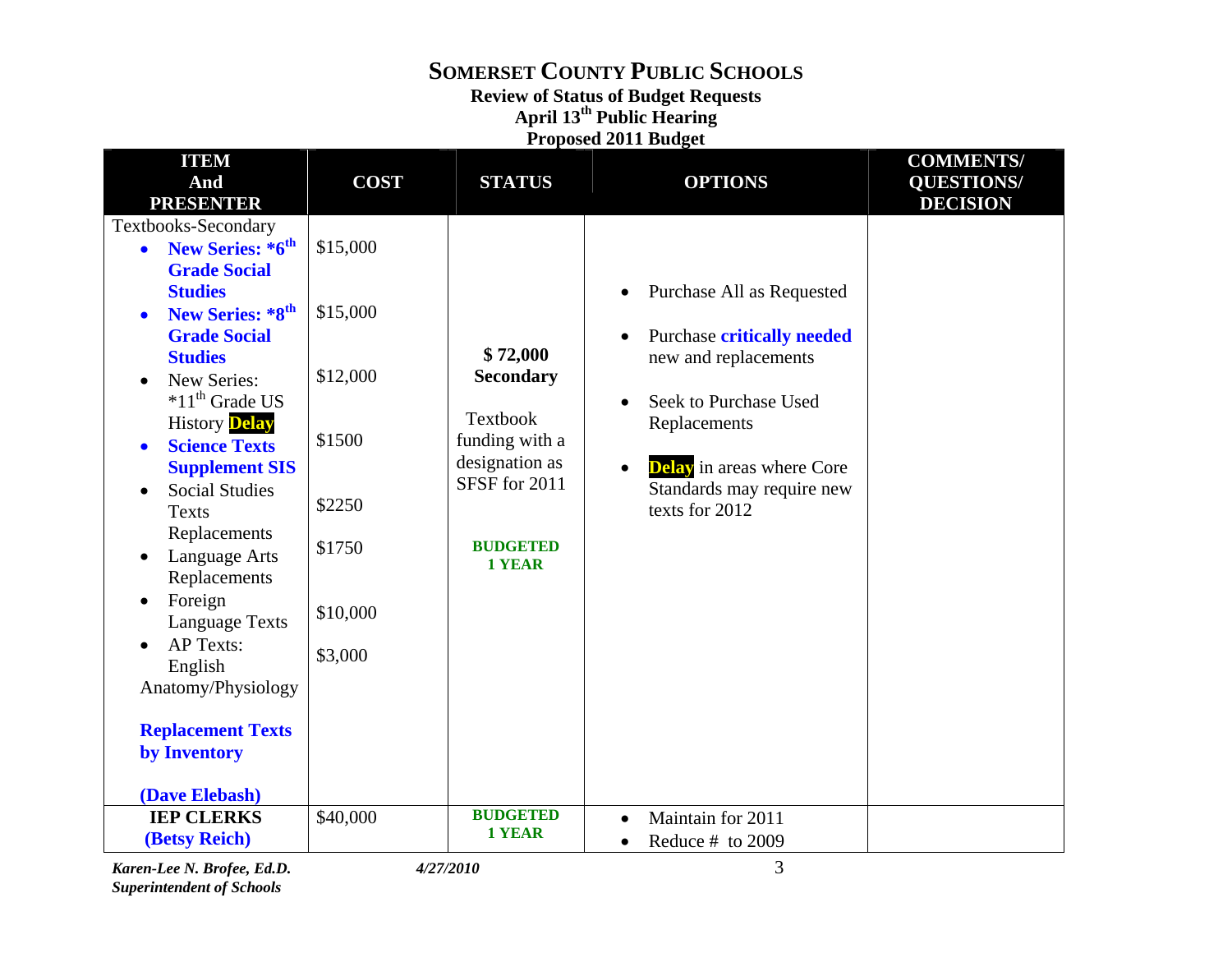**Review of Status of Budget Requests** 

**April 13th Public Hearing** 

**Proposed 2011 Budget** 

| <b>ITEM</b><br>And<br><b>PRESENTER</b>                                                  | <b>COST</b>                                                                                                                                       | <b>STATUS</b>                     | <b>OPTIONS</b>                                                                                                                                                                                                               | <b>COMMENTS/</b><br><b>QUESTIONS/</b><br><b>DECISION</b> |
|-----------------------------------------------------------------------------------------|---------------------------------------------------------------------------------------------------------------------------------------------------|-----------------------------------|------------------------------------------------------------------------------------------------------------------------------------------------------------------------------------------------------------------------------|----------------------------------------------------------|
| <b>TECHNOLOGY</b>                                                                       |                                                                                                                                                   |                                   |                                                                                                                                                                                                                              |                                                          |
| One to One Program—<br><b>Expanded to Grade 8</b><br>and Grade 9                        | \$75,276<br>equipment<br>(Access Points &<br>Printers: \$15,900)<br>Non Recurring<br>Award by<br>Commissioners<br>\$15,000<br><b>Fund Balance</b> | <b>PRIORITY</b>                   | Support program as<br>presented in the 2011<br>Budget as the most<br>economical approach to<br>maintaining $21st$ century<br>instruction and learning for<br>high school students<br>Limit expansion to one<br>grade-Grade 8 |                                                          |
| Switches                                                                                | \$35,000<br><b>SFSF-2011</b><br><b>IN BUDGET</b>                                                                                                  | <b>Continued</b>                  | <b>Continue Promethean</b>                                                                                                                                                                                                   |                                                          |
| Promethean Boards                                                                       |                                                                                                                                                   | <b>Expansion</b><br>through       | Expansion through use of<br><b>Fund Balance, SFSF</b><br>Funding or retargeted                                                                                                                                               |                                                          |
| Document Cameras                                                                        |                                                                                                                                                   | <b>Grades 10-11</b><br>and        | textbook funds<br><b>Expand HS Technology</b>                                                                                                                                                                                |                                                          |
| <b>Technician Support</b><br>Position                                                   | <b>PLAN:</b><br><b>Retargeted</b>                                                                                                                 | <b>Grades 2</b><br><b>Delayed</b> | through 2010 Budget<br><b>Transfers</b>                                                                                                                                                                                      |                                                          |
| (Lois Collins<br><b>Jill Holland</b><br><b>Monique Ward</b><br><b>Jessica Hickman</b> ) | <b>Staffing Funds</b>                                                                                                                             |                                   | Delay additional position<br>$\bullet$<br>and risk 1:1 failure<br>Consider part time staffing<br>Add position through<br>$\bullet$<br>retargeted funds                                                                       |                                                          |

*Karen-Lee N. Brofee, Ed.D. 4/27/2010* 4 *Superintendent of Schools*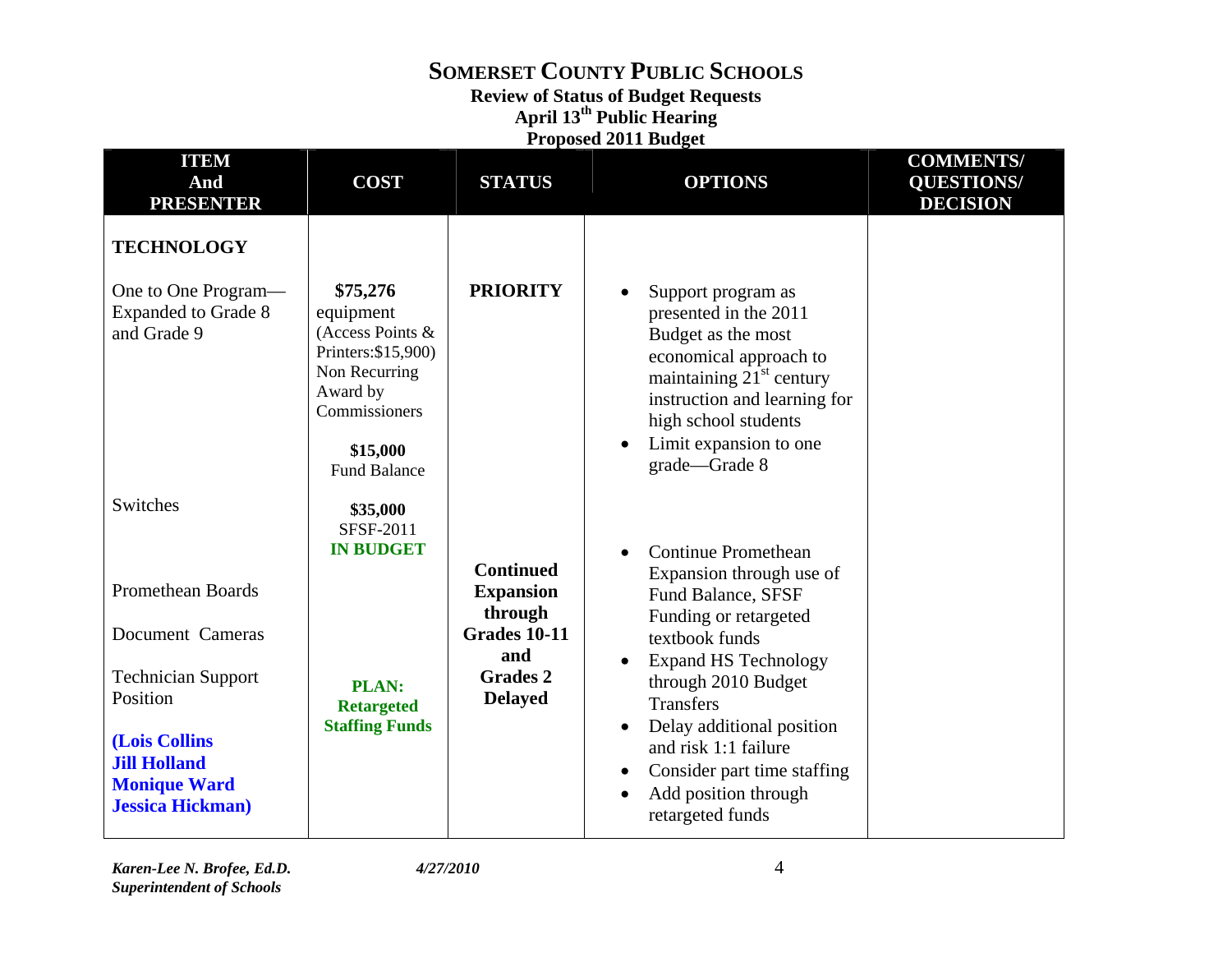**Review of Status of Budget Requests** 

**April 13th Public Hearing** 

| <b>Proposed 2011 Budget</b> |  |  |
|-----------------------------|--|--|
|                             |  |  |

| <b>ITEM</b><br>And                                                                               | <b>COST</b>                                                                               | <b>STATUS</b>                                                                                                                                                                                      | <b>OPTIONS</b>                                                                                                                                     | <b>COMMENTS/</b><br><b>QUESTIONS/</b> |
|--------------------------------------------------------------------------------------------------|-------------------------------------------------------------------------------------------|----------------------------------------------------------------------------------------------------------------------------------------------------------------------------------------------------|----------------------------------------------------------------------------------------------------------------------------------------------------|---------------------------------------|
| <b>PRESENTER</b>                                                                                 |                                                                                           |                                                                                                                                                                                                    |                                                                                                                                                    | <b>DECISION</b>                       |
| <b>ART REQUESTS</b><br><b>FOR</b><br><b>SUPPLEMENTAL</b><br><b>EQUIPMENT</b><br>(Janis Humphrey) | Kiln: \$5795<br>Potter's Wheel:<br>\$649                                                  | <b>NOT</b><br><b>BUDGETED</b>                                                                                                                                                                      | Place requests on hold and<br>unfunded for 2011<br>Seek donations<br>$\bullet$<br>Seek used equipment from<br>$\bullet$<br><b>UMES</b> art Program |                                       |
| (Matt Shockley)                                                                                  | Cameras for<br>Photography<br><b>Classes: \$270</b><br>Enlarger: \$248<br>Software: \$499 | <b>NOT</b><br><b>BUDGETED</b>                                                                                                                                                                      | <b>Apply Fund Balance</b><br>$\bullet$<br><b>Apply SFSF Funding</b>                                                                                |                                       |
| <b>INSTRUCTIONAL</b><br><b>FACILITATOR</b><br><b>POSITION- CHS</b><br>(Monique Ward)             | \$55,000                                                                                  | CHS has not<br>had a facilitator<br>for the last<br>three years and<br>has used<br>contracted<br>services from a<br>consultant<br><b>BUDGETED</b> as<br><b>Retargeted</b><br><b>Staffing Funds</b> | Deny position<br>Retarget staffing funds<br>$\bullet$<br>from one position (Dean of<br><b>Students Retirement) to</b><br>Facilitator               |                                       |